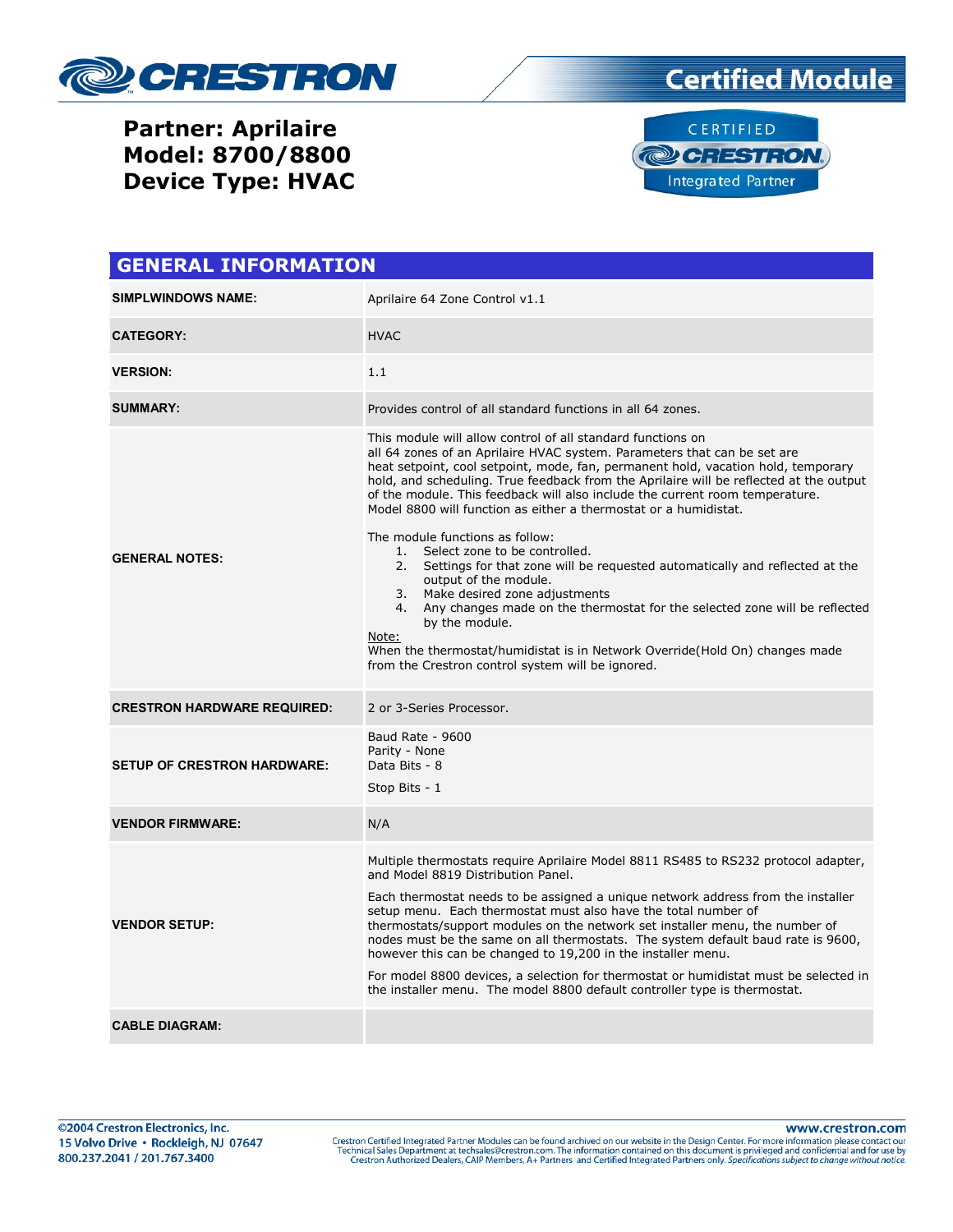

**Partner: Aprilaire** 

Model: 8700/8800

**Device Type: HVAC** 

# **Certified Module**

### CERTIFIED **@ CRESTRON** Integrated Partner



| <b>CONTROL:</b>                                                            |   |                                                                                                                                                                                                                   |
|----------------------------------------------------------------------------|---|-------------------------------------------------------------------------------------------------------------------------------------------------------------------------------------------------------------------|
| Zone <1-64>                                                                | D | Pulse to select which zone will be controlled.                                                                                                                                                                    |
| Heat <up down=""></up>                                                     | D | Press/Hold to raise/lower heat set-point. If schedule is currently running adjusting<br>setpoint will automatically put the thermostat into temporary hold.                                                       |
| Cool_ <up down=""></up>                                                    | D | Press/Hold to raise/lower cool set-point.                                                                                                                                                                         |
| Humidifier <up down=""></up>                                               | D | Press/Hold to raise/lower humidifier set-point.                                                                                                                                                                   |
| Dehumidifier <up down=""></up>                                             | D | Press/Hold to raise/lower dehumidifier set-point.                                                                                                                                                                 |
| Mode <off <br="" auto="" cool="" emer="" heat="" humid="">Dehuid&gt;</off> | D | Pulse to select the desired mode for the selected zone. All modes are not available<br>on all models. Please reference Aprilaire installation manual specific to your model.                                      |
| Fan <on auto="" circ=""></on>                                              | D | Pulse select desired fan mode for the selected zone. All modes are not available<br>on all models. Please reference Aprilaire installation manual specific to your model.                                         |
| Perm Hold <on off=""></on>                                                 | D | Pulse to turn permanent hold on/off.                                                                                                                                                                              |
| <b>Vacation/Temporary Hold Set</b>                                         | D | Pulse to set vacation hold.<br>To configure vacation/temporary hold select month, day, year, set-points, fan<br>mode, and pulse Vacation/Temporary Hold Set. Temporary hold does not require<br>fan mode setting. |
| <b>Vacation/Temporary Hold Month</b>                                       | S | Serial string representing the month for the vacation hold setting. Valid range 01-                                                                                                                               |

@2004 Crestron Electronics, Inc. 15 Volvo Drive · Rockleigh, NJ 07647 800.237.2041 / 201.767.3400

www.crestron.com

Crestron Certified Integrated Partner Modules can be found archived on our website in the Design Center. For more information please contact our Technical Sales Department at techsales@crestron.com. The information contain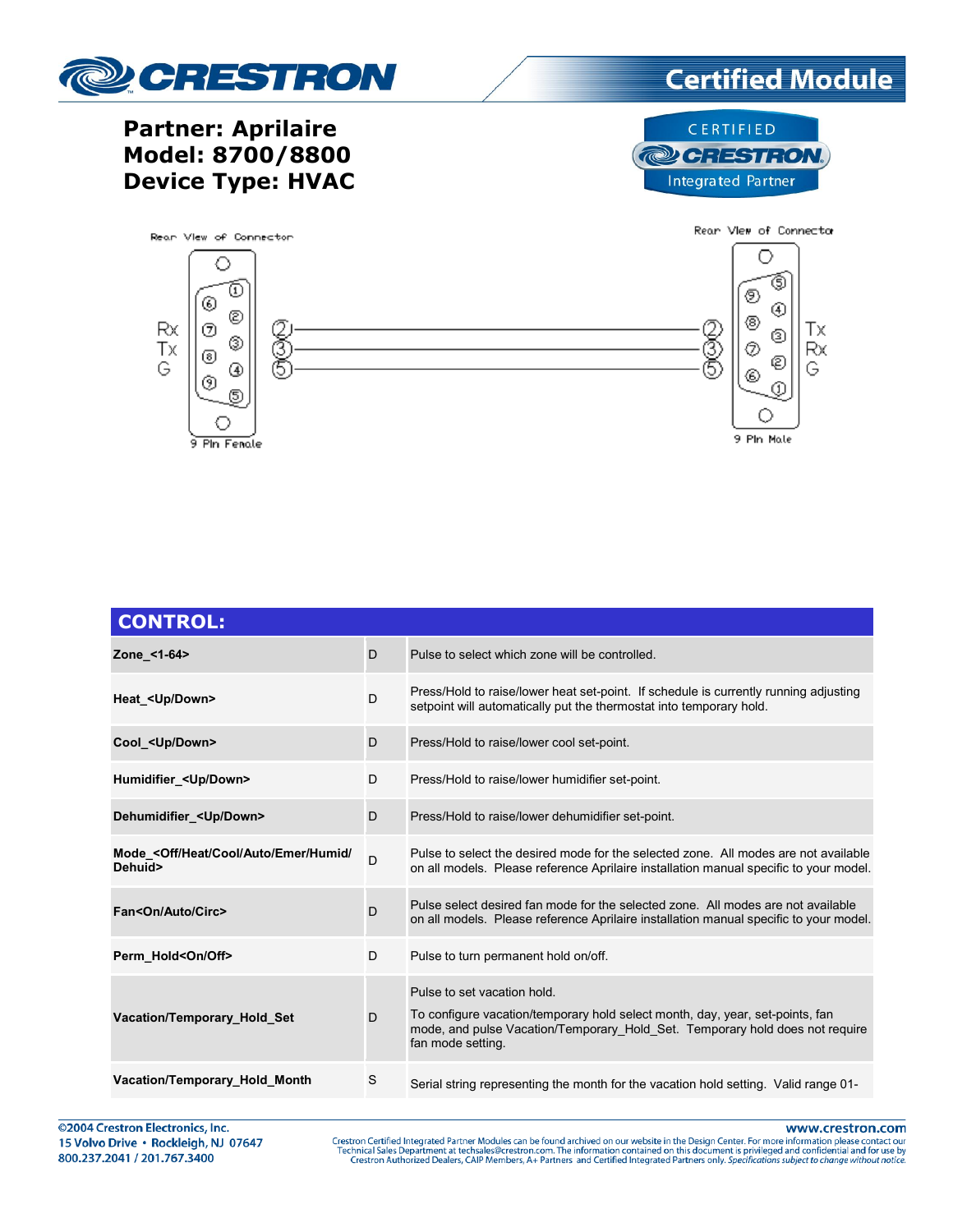

### Partner: Aprilaire Model: 8700/8800 Device Type: HVAC





|                                               |             | 12.                                                                                                                                                                                                                                                  |
|-----------------------------------------------|-------------|------------------------------------------------------------------------------------------------------------------------------------------------------------------------------------------------------------------------------------------------------|
| Vacation_Hold_Day                             | $\mathsf S$ | Serial string representing the day of the month for the vacation hold setting. Valid<br>range 01-31.                                                                                                                                                 |
| Vacation_Hold_Year                            | $\mathsf S$ | Serial string representing the year for the vacation hold setting. Valid range 14 -<br>99.                                                                                                                                                           |
| Vacation_Hold_ <heat cool="">_Setpoint</heat> | $\mathsf S$ | Serial string representing the heat/cool setpoint for the vacation hold setting. Valid<br>range 00-99.                                                                                                                                               |
| Vacation Hold_Fan_Mode                        | A           | Analog signal representing the vacation hold fan mode:<br>1-Auto, 2-On, 3-Circulate                                                                                                                                                                  |
| <b>Hold_Cancel</b>                            | D           | Pulse to cancel current hold. Returns to the previously running schedule if running.                                                                                                                                                                 |
| Scheduler_Off                                 | D           | Pulse to turn off thermostat scheduler.                                                                                                                                                                                                              |
| Weekdays&Weekends PGM(5-2 PGM)                | D           | Pulse to select 5-2 Program Mode. Allows scheduling of discrete events for<br>Weekdays & Weekends.                                                                                                                                                   |
| Weekdays&Saturday-Sunday PGM(5-1-<br>1 PGM)   | D           | Pulse to select 5-1-1 Program Mode. Allows scheduling of discrete events for<br>Weekdays, Saturday, & Sunday.                                                                                                                                        |
| Daily_PGM(7-Days)                             | D           | Pulse to select 7 Day Program Mode. Allows scheduling of discrete events for<br>Monday-Sunday.                                                                                                                                                       |
| Two_Events_Per_Day                            | D           | Pulse to select scheduling of (2) discrete events per day.                                                                                                                                                                                           |
| Four_Events_Per_Day                           | D           | Pulse to select scheduling of (4) discrete events per day.                                                                                                                                                                                           |
| Scheduler_Day                                 | A           | Analog value representing the day for scheduled event. Valid range of 0-9.<br>0-Monday, 1-Tuesday, 2-Wednesday, 3-Thursday, 4-Friday, 5-Saturday, 6-Sunday,<br>7-Weekdays, 8-Weekends, 9-Everyday                                                    |
| <b>Scheduler_Event_Number</b>                 | A           | Analog value representing the event name for the scheduled event. Valid range of<br>0-3. Results are contingent upon events per day selection.<br>Two Events Per Day<br>0-Wake, 1-Sleep<br>Four Events Per Day<br>0-Wake, 1-Leave, 2-Return, 3-Sleep |
| Scheduler_Event_Time                          | $\mathbf S$ | Serial string representing the time of the selected event in 24 hour format. Valid<br>range 0000-2400.                                                                                                                                               |
| Scheduler_Event_Heat Setpoint                 | $\mathsf S$ | Serial string representing the heat set-point. Valid range 00-99.                                                                                                                                                                                    |
| Scheduler_Event_Cool Setpoint                 | S           | Serial string representing the cool set-point. Valid range 00-99.                                                                                                                                                                                    |

www.crestron.com Crestron Certified Integrated Partner Modules can be found archived on our website in the Design Center. For more information please contact our Technical Sales Department at techsales@crestron.com. The information contain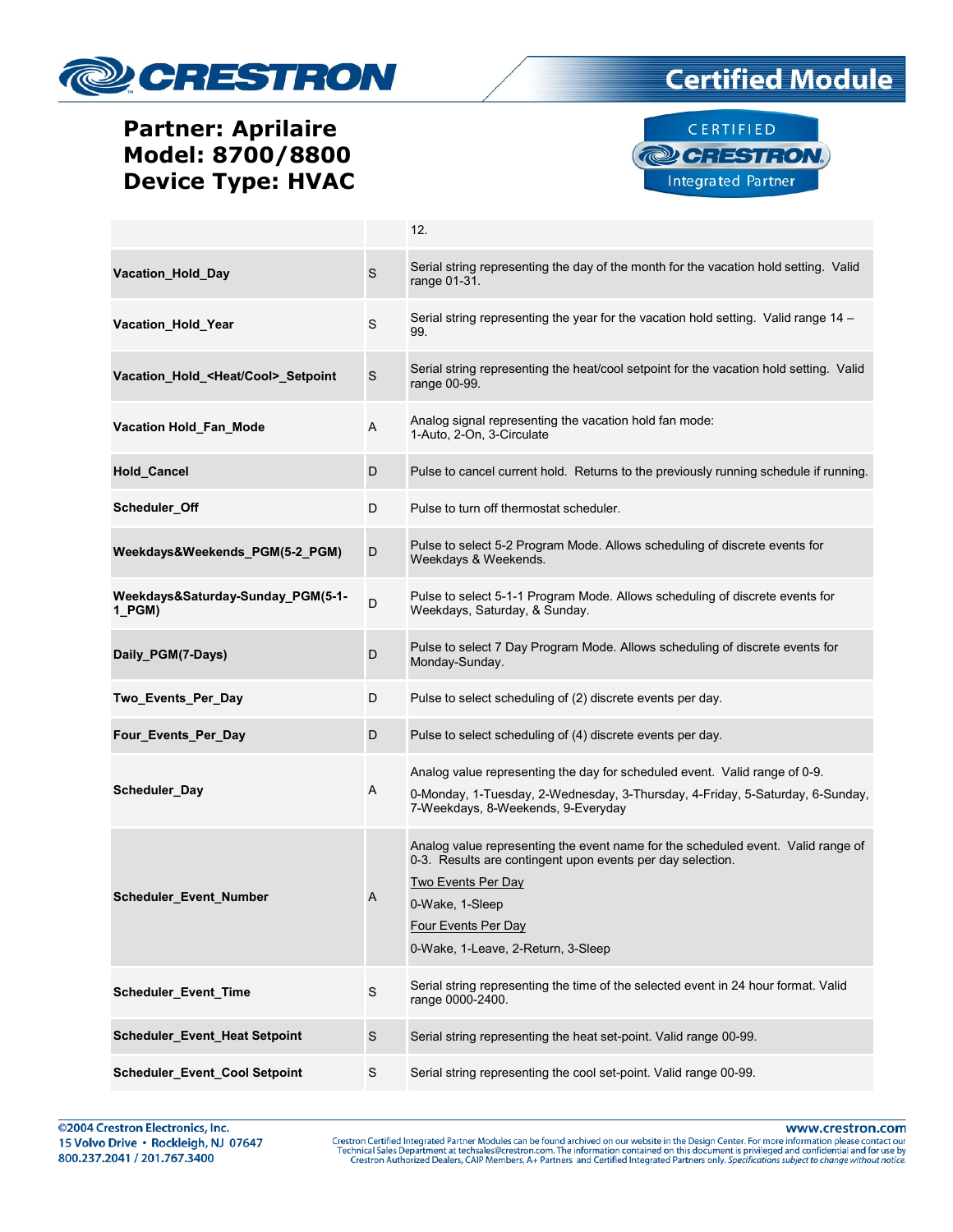

### Partner: Aprilaire Model: 8700/8800 Device Type: HVAC





| Scheduler_Event_Fan_Mode | $\overline{A}$ | Analog signal representing the vacation hold fan mode:<br>1-Auto, 2-On, 3-Circulate                                                                                                                                                                                           |
|--------------------------|----------------|-------------------------------------------------------------------------------------------------------------------------------------------------------------------------------------------------------------------------------------------------------------------------------|
| Scheduler_Event_Set      | D              | Pulse to set scheduled event.<br>To configure the scheduler:<br>Select scheduler mode.<br>$1 -$<br>Select number of events per day.<br>$2 -$<br>$3-$<br>Select event.<br>Select day.<br>4-<br>5- Set time of event<br>6- Set heat/cool setpoints.<br>Select fan mode.<br>$7-$ |
| Set Up Aprilaire         | D              | Pulse to send out initialization strings to the Aprilaire system. This may take<br>several seconds to complete.                                                                                                                                                               |
| Auto_Update_Enable       | D              | For 2-series place a 1 on this signal to enable automatic update<br>For 3-series connect signal to the Program# Start F from the associated program<br>slot.                                                                                                                  |
| <b>Manual_Update</b>     | D              | Pulse this input to request a status update for the selected zone if auto update is<br>not enabled.                                                                                                                                                                           |
| From Parser\$            | S              | Serial string to be routed from the Aprilaire Menu Parser.                                                                                                                                                                                                                    |

| D            | High to indicate zone selected.                                             |
|--------------|-----------------------------------------------------------------------------|
| D            | High to indicate Thermostat Mode selected.                                  |
| D            | High to indicate Humidistat Mode selected.                                  |
| $\mathsf{A}$ | Analog value representing the current temperature for the selected zone.    |
| A            | Analog value representing the current humidity for the selected zone.       |
| A            | Analog value representing the current heat set-point for the selected zone. |
| A            | Analog value representing the current cool set-point for the selected zone. |
| A            | Analog value representing the current humidifier for the selected zone.     |
| A            | Analog value representing the current dehumidifier for the selected zone.   |
| D            | High to indicate selected zone is off.                                      |
|              |                                                                             |

www.crestron.com

Crestron Certified Integrated Partner Modules can be found archived on our website in the Design Center. For more information please contact our Technical Sales Department at techsales@crestron.com. The information contain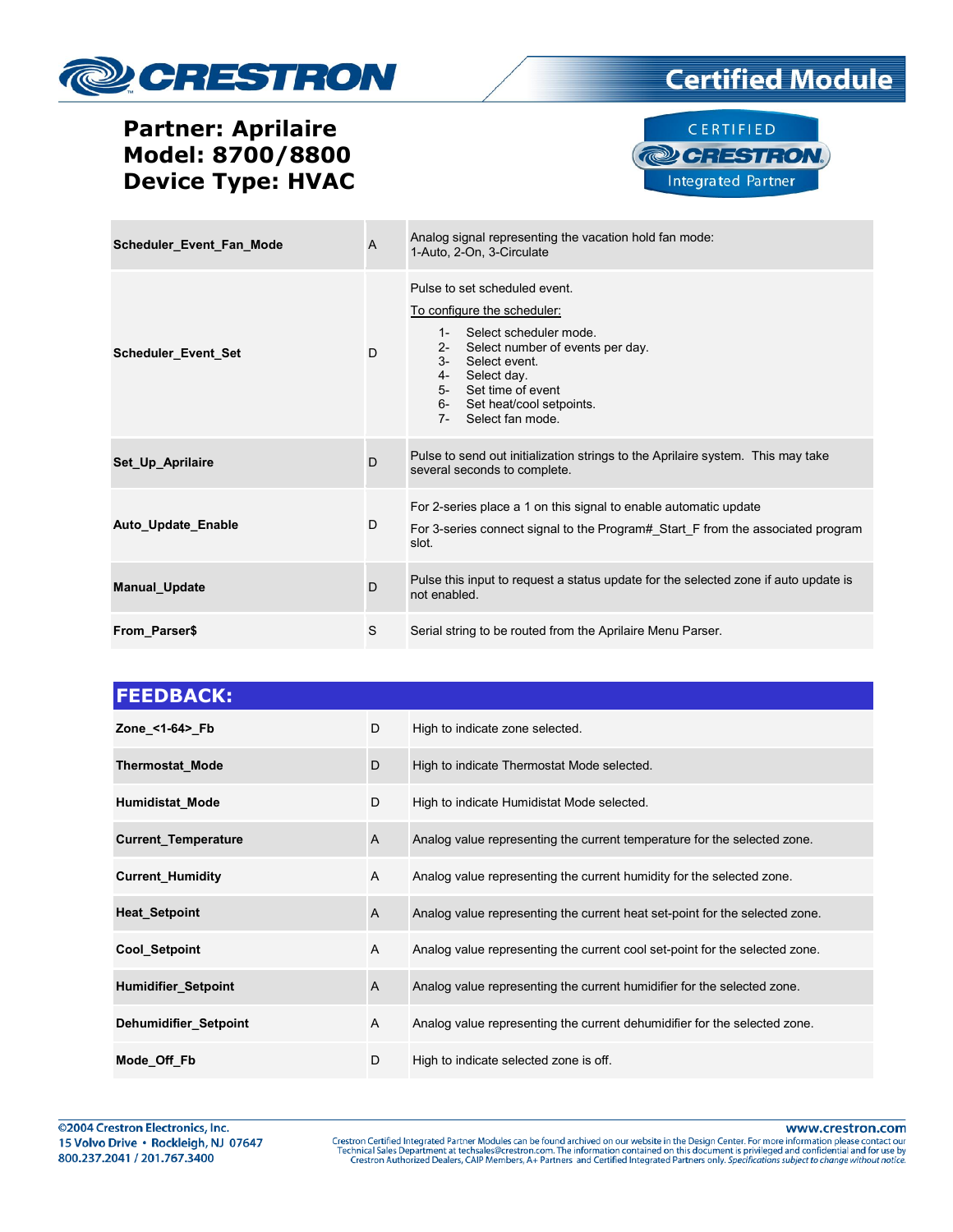

### Partner: Aprilaire Model: 8700/8800 Device Type: HVAC



**Certified Module** 

| Mode_Heat_Fb                    | D           | High to indicate selected zone is in heat mode.                                                                                                                                  |
|---------------------------------|-------------|----------------------------------------------------------------------------------------------------------------------------------------------------------------------------------|
| Mode Cool Fb                    | D           | High to indicate selected zone is in cool mode.                                                                                                                                  |
| Mode_Auto_Fb                    | D           | High to indicate selected zone is in auto mode. All modes are not available on all<br>models. Please reference Aprilaire installation manual specific to your model              |
| Mode_Emer_Fb                    | D           | High to indicate selected zone is in emergency heat mode. All modes are not<br>available on all models. Please reference Aprilaire installation manual specific to<br>your model |
| Mode_Humid_Fb                   | D           | High to indicate selected zone is in humidifier mode. All modes are not available<br>on all models. Please reference Aprilaire installation manual specific to your<br>model.    |
| Mode_Dehumid_Fb                 | D           | High to indicate selected zone is in dehumidifier mode. All modes are not available<br>on all models. Please reference Aprilaire installation manual specific to your<br>model.  |
| Fan_On_Fb                       | D           | High to indicate fan mode is set to on.                                                                                                                                          |
| Fan_Auto_Fb                     | D           | High to indicate fan mode is set to auto.                                                                                                                                        |
| Fan_Circulate_Fb                | D           | High to indicate fan mode is set to circulate.                                                                                                                                   |
| Perm_Hold_On_Fb                 | D           | High to indicate permanent hold is on.                                                                                                                                           |
| Perm_Hold_Off_Fb                | D           | High to indicate permanent hold is off.                                                                                                                                          |
| Vacation_Hold_On_Fb             | D           | High to indicate vacation hold is on.                                                                                                                                            |
| Temporary_Hold_On_Fb            | D           | High to indicate temporary hold is on.                                                                                                                                           |
| Scheduler_Off_Fb                | D           | High to indicate scheduler is on.                                                                                                                                                |
| Weekdays&Weekends_PGM_Fb        | D           | High to indicate scheduler is in 5-2 mode.                                                                                                                                       |
| Weekdays&Saturday-Sunday_PGM_Fb | D           | High to indicate scheduler is in 5-1-1 mode.                                                                                                                                     |
| Daily_PGM_Fb                    | D           | High to indicate scheduler is in 7 day mode.                                                                                                                                     |
| Two_Events_Per_Day_Fb           | D           | High to indicate scheduler is configured for two events per day.                                                                                                                 |
| Four_Events_Per_Day_Fb          | D           | High to indicate scheduler is configured for four events per day.                                                                                                                |
| Schedular_Day-Fb                | $\mathbf S$ | Serial string containing scheduler day name for the selected zone.                                                                                                               |
| <b>Schedular Event-Fb</b>       | $\mathsf S$ | Serial string containing scheduler event name for the selected zone.                                                                                                             |

www.crestron.com

Crestron Certified Integrated Partner Modules can be found archived on our website in the Design Center. For more information please contact our Technical Sales Department at techsales@crestron.com. The information contain